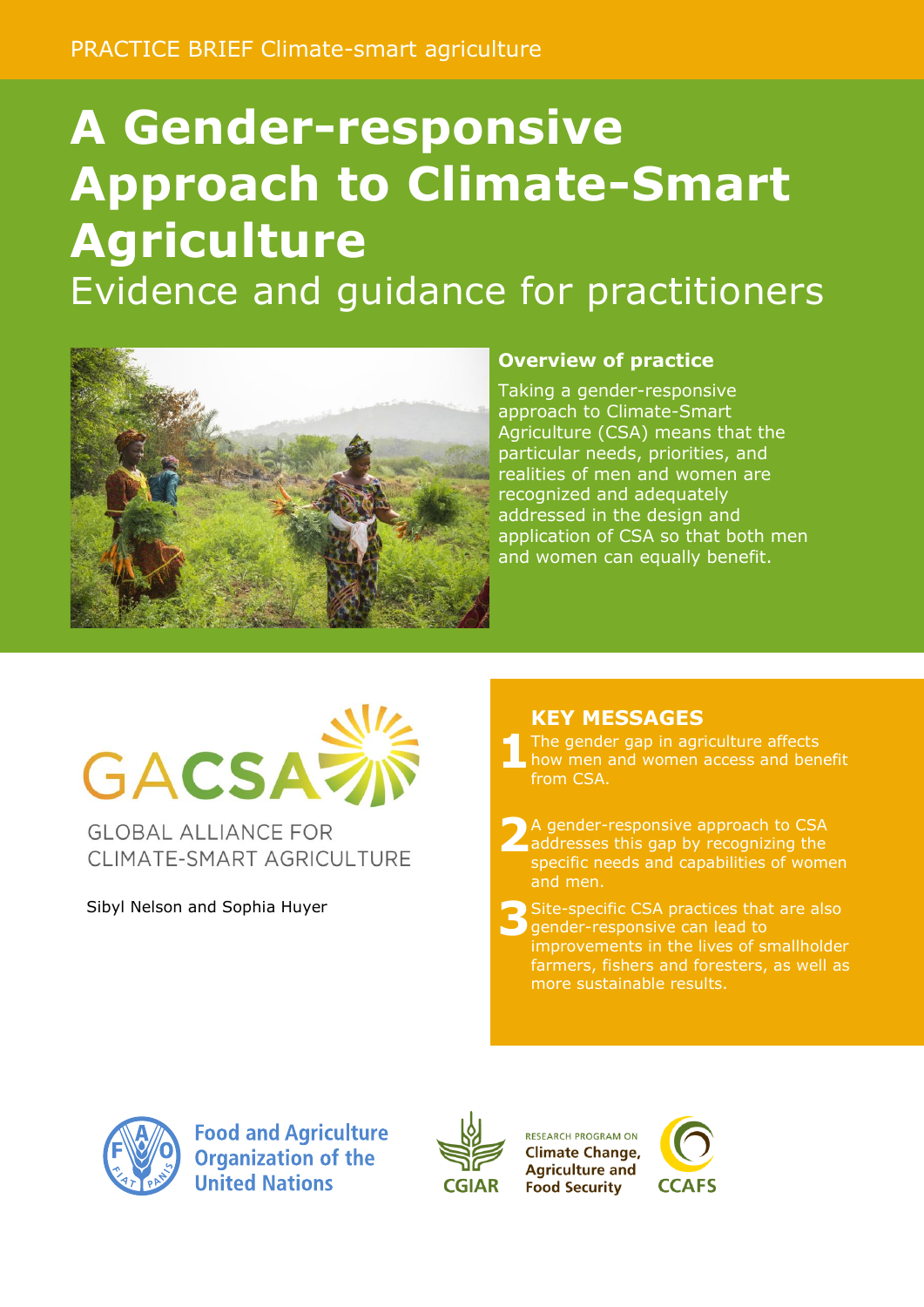# Overview of gender-responsive approach

The gender gap in agriculture is a pattern, documented worldwide, in which women in agriculture have less access to productive resources, financial capital and to advisory services compared to men (FAO, 2011). In the context of Climate-Smart Agriculture (CSA), this gap means that men and women are not starting off on a level playing field. While gender shapes both men's and women's lives, the tendency is for women to have a more disadvantaged position in comparison to men. This can have significant implications for the adoption and sustainability of practices under a CSA approach. Further, there is a risk that, if this gap is not taken into consideration, the development of site-specific CSA options could reinforce existing inequalities.

The aim of this brief is to explain how to take into account the gender gap in agriculture in the development of site-specific CSA-sensitive practices, such as those described in other briefs in this series, through the adoption of a **gender-responsive** approach. This approach means that the particular needs, priorities, and realities of men and women need to be recognized and adequately addressed in the design and application of CSA so that both men and women can equally benefit (World Bank, FAO and IFAD, 2015). It also means that, as changes in agriculture are pursued in response to a changing climate, there needs to be a consideration of ongoing socio-economic changes. An example of a socio-economic change is the move of more women into agriculture as men exit, and the related inequities in rights over resources including land, water, trees, livestock, grazing and fisheries (Huyer et al., 2016). Lastly, a genderresponsive approach means that the monitoring and assessment of CSA needs to include gender-sensitive indicators which help track progress in closing the gender gap in agriculture<sup>1</sup> (Huyer et al., 2015).

It is important to note that this brief was developed under the Global Alliance for Climate-Smart Agriculture and is part of a series of briefs on practices. As such, the focus here is primarily on practices, but a genderresponsive approach across the entire field of CSA is needed to enhance them. Additional gender-responsive efforts in the field of CSA, which are outside the scope of this brief,

include the following: giving attention to gender issues in CSA policymaking; building an evidence base on gender in CSA; developing financial instruments that respond to women's and men's needs; and introducing institutional change to develop capacity and build commitment on gender equality and women's empowerment (Huyer et al., 2015; Lipper et al., 2014).

## **Key concepts**

**Climate-Smart Agriculture (CSA)**

CSA is an approach to developing the technical, policy and investment conditions to achieve sustainable agricultural development for food security under climate change. It integrates the three dimensions of sustainable development (economic, social and environmental) by jointly addressing food security and climate challenges. It is composed of three main pillars: (1) sustainably increasing agricultural productivity and incomes; (2) adapting and building resilience to climate change; and (3) reducing and/or removing greenhouse gas emissions, where possible.

**Gender** – "Gender" refers not to male and female, but to masculine and feminine – that is, to qualities or characteristics that society ascribes to each sex. People are born female or male, but learn to be women and men. Perceptions of gender are deeply rooted, vary widely both within and between cultures, and change over time. But in all cultures, gender determines power and resources for females and males (FAO, 2009). For example, ethnic, gender, and seniority hierarchies were found to shape the processing of climate information among different groups in Uganda (Roncoli, 2006; Moser, 1993; Boyd, 2010).

#### **Equality between women and men**

**(gender equality) -** Gender equality is a state in which women and men enjoy equal rights, opportunities and entitlements in civil and political life. It implies equal participation of women and men in decisionmaking, equal ability to exercise their human rights, equal access to and control over resources, and the benefits of development, and equal opportunities in employment and in all other aspects of their livelihoods (FAO, 2009).

-

<sup>&</sup>lt;sup>1</sup> For sample indicators, see World Bank, FAO & IFAD, 2015.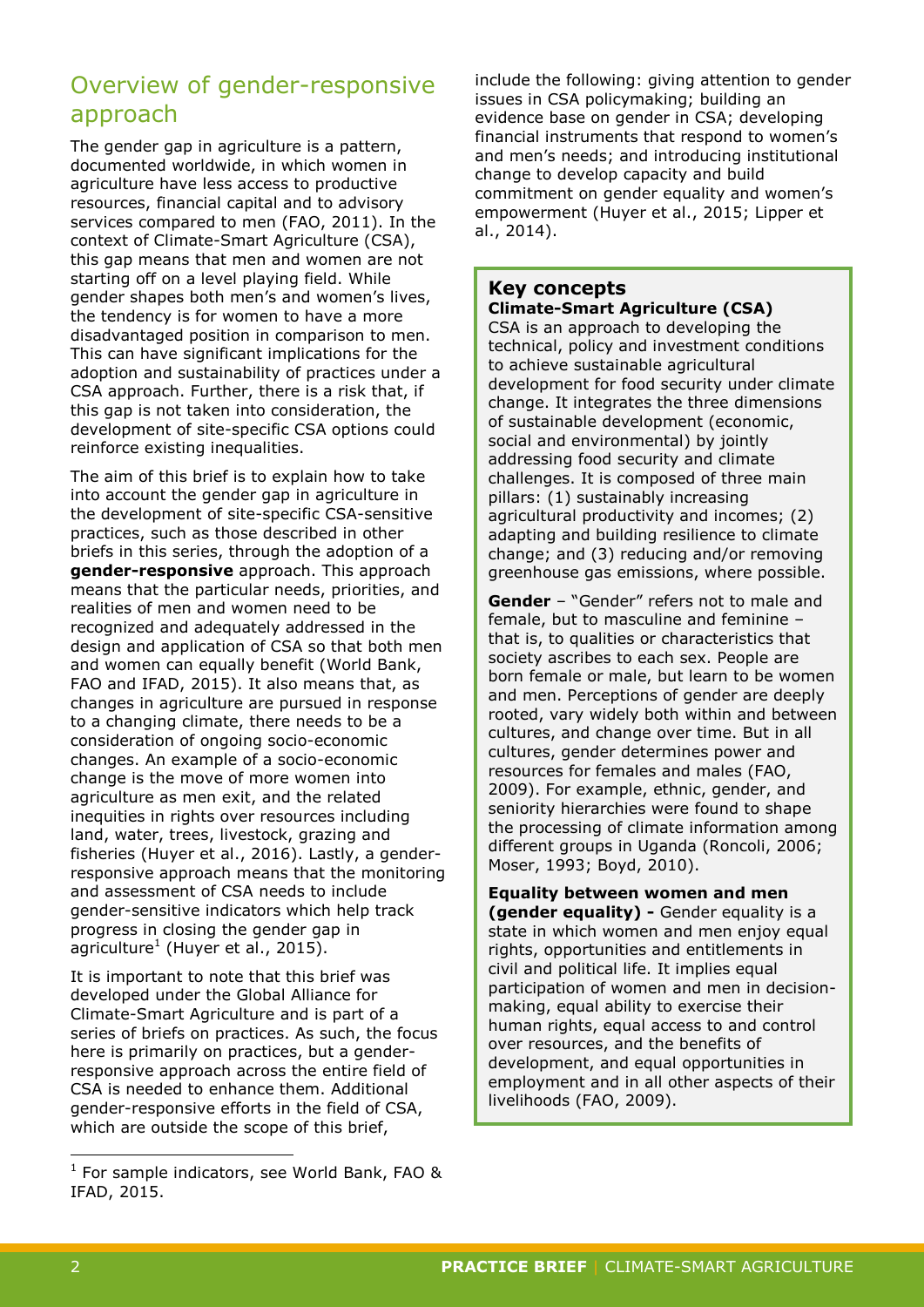# How to adopt a gender-responsive approach to CSA

As explained above, the gender gap in agriculture is of relevance to CSA as it potentially puts women and men in unequal positions in terms of participating in and benefitting from site-specific CSA practices and options. How can CSA-sensitive practices be identified, designed and implemented in a way that takes into account the local, existing

differences and inequalities between men and women, and contributes to the promotion of gender equality?

The following Table 1 presents recommended criteria for evaluating whether CSA-sensitive practices are following a gender-responsive approach to better respond to the needs and views of women and men.

Table 1. Criteria for evaluating whether a gender-responsive approach is used in CSA-sensitive practices

| <b>Criteria</b>                                                                                                                                                            | <b>Explanations of criteria</b>                                                                                                                                                                                                                                                                                                                                                                                                                                                                                                                                                                                                                                                                                                                                                           |  |  |  |  |  |
|----------------------------------------------------------------------------------------------------------------------------------------------------------------------------|-------------------------------------------------------------------------------------------------------------------------------------------------------------------------------------------------------------------------------------------------------------------------------------------------------------------------------------------------------------------------------------------------------------------------------------------------------------------------------------------------------------------------------------------------------------------------------------------------------------------------------------------------------------------------------------------------------------------------------------------------------------------------------------------|--|--|--|--|--|
| 1. The development<br>and application of the<br>practice have been<br>informed by gender<br>analysis                                                                       | Gender analysis: At the outset of the work to develop or introduce a practice, an analysis of who<br>has what and why, who does what and why, who makes decisions and why, and who needs what<br>and why is carried out to develop an understanding of the site-specific gender, cultural and socio-<br>economic context. This analysis explores differential vulnerability of men and women to risk,<br>opportunities and benefits, power relations within the household and the community, willingness to<br>take on risk, and modes of access to sources of information. Findings of this analysis inform the<br>application of the practice.<br>For additional guidance on carrying out gender analysis in the context of climate change and<br>agriculture, see FAO and CCAFS, 2012. |  |  |  |  |  |
| 2. All work related to<br>the practice has<br>involved the<br>participation and<br>engagement of men<br>and women, in<br>particular those who<br>implement the<br>practice | Participation and engagement: Female and male farmers are involved in developing, adapting,<br>testing and adjusting practices to meet their needs, preferences, and opportunities. Communities<br>and experts work together to understand local problems, climate projections and available assets<br>and services, and to identify and test potential solutions, reducing existing gender inequalities and<br>discrimination. Institutions are strengthened to continue fostering stakeholder engagement.<br>For additional guidance on promoting participation in the context of climate change, see CARE,<br>2009.                                                                                                                                                                    |  |  |  |  |  |
| 3. Efforts are made to<br>reduce the<br>constraints to uptake<br>of the practice                                                                                           | Constraints to uptake of practices are addressed: Findings of the gender analysis are used to<br>understand where there may be constraints to uptake of the practice, such as unequal roles in<br>decision-making, unequal access to information or credit, and unequal ownership of land. By<br>promoting an equitable access to resources and participation in household decision-making, all<br>potential end-users can benefit from information and capacity development related to the<br>opportunities of CSA-sensitive practices.                                                                                                                                                                                                                                                  |  |  |  |  |  |
| 4. The practice results<br>in immediate benefits<br>for men and women                                                                                                      | Immediate benefits: The practice itself is designed to produce benefits for both men and women.<br>These benefits include improvements in agricultural yields; reduction in the time, energy and labour<br>spent by food producers, particularly women, on their agricultural activities; and increases in<br>women's access to and control of agricultural inputs and income.                                                                                                                                                                                                                                                                                                                                                                                                            |  |  |  |  |  |
| 5. The practice results<br>in long-term benefits<br>for men and women                                                                                                      | Long-term benefits: The practice itself contributes to longer-term changes in equality between men<br>and women. It may enhance men's and women's resilience and agricultural productivity; increase<br>women's control of resources; and increase participation of women and youth and other easily<br>marginalized groups in decision-making at household and community levels.                                                                                                                                                                                                                                                                                                                                                                                                         |  |  |  |  |  |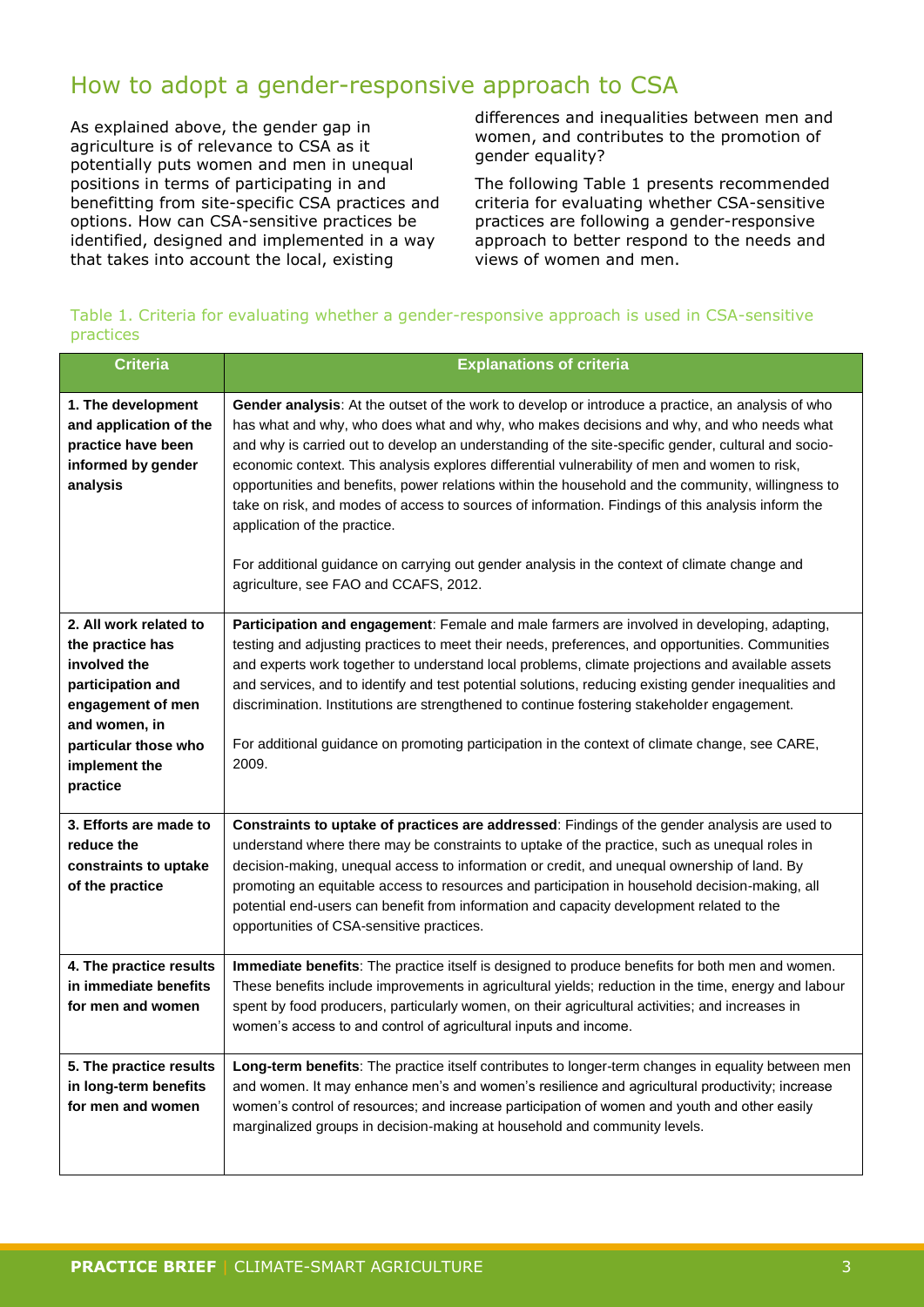# Challenges to adoption of a gender-responsive approach

Gender-responsive approaches to agricultural development in general have been promoted for decades. While the application of these approaches in the context of CSA is at an early stage, there is significant knowledge to draw upon in order to identify and overcome challenges that may arise. Main challenges include:

**Weak enabling environment**: A lack of political commitment or leadership on gender equality, due to a lack of gender awareness or resistance to incorporating gender issues into the work, can prevent the uptake of a genderresponsive approach. Lack of staff capacity or funding, or cultural barriers limiting women's participation and leadership in activities and organizations can also pose barriers (Bryan et al.*,* 2016). Often, addressing gender equality may be viewed as an "add-on" to the main work activities and it will not be given the importance it requires.

**Logistical hurdles**: Time constraints, no or limited availability of gender expertise among team members, lack of monitoring of progress and results, or reduced funds dedicated to gender-related activities may hinder the completion of gender analysis and related activities.

To overcome these challenges, awarenessraising on why gender equality matters in CSA can be carried out at the beginning of the planning process. In addition, training, genderresponsive budgets, and incentives can be useful in overcoming logistical challenges<sup>2</sup>.

Analysis of lessons learned, results and benefits of using a gender-responsive approach will improve further adoption of this approach.

# Gender equality in the three pillars of CSA

A gender-responsive approach will achieve more effective and equitable outcomes, reduce project risks, and reduce the gender gap in outcomes from climate change activities (Green Climate Fund, 2015) because it better reflects the lives and experiences of agricultural communities. The following discussion explains why gender equality is relevant in all three pillars of CSA, and is then followed by Table 2

in which the gender considerations of some CSA-sensitive practices are presented.

The majority of the research referenced here examines cases in which the gender gap hinders women's possibilities to benefit from CSA, however it is noted that the intersection of gender and CSA is more complex. Men's lives are shaped by gender (as well as other social factors), and further study is needed into their particular constraints or challenges, such as additional stress experienced during times of environmental change (Lambrou and Nelson, 2009).

#### Pillar 1. Sustainably increase agricultural productivity and incomes

It is common for men and women within the same agricultural household to pursue separate but interrelated livelihoods and to incorporate different technology and production management options. Thus, it is important to look at how these differences, shaped by social norms and intra-household decision-making, may affect men's and women's participation in more sustainable agricultural practices and the consequent benefits. At the same time, an awareness of the importance of gender equality in improving productivity in the agricultural sector is needed. As summarized in *Gender in Climate-Smart Agriculture: Module 18 for Gender in Agriculture Sourcebook*: "a growing body of evidence demonstrates that more equal gender relations within households and communities lead to better agricultural and development outcomes, including increases in farm productivity and improvements in family nutrition" (World Bank, FAO and IFAD, 2015).

In concrete terms, efforts at project and broader, policy-level scales are needed. Efforts to address gender in the context of Pillar 1 include:

- systematic gender analysis to identify where there may be differences in men's and women's productivity;
- resolution of the challenges women experience in accessing, using, and supervising farm labour;
- improvement in women's access to productive inputs and resources such as extension and technologies (FAO, 2011);
- improvement in women's use of agricultural inputs; and
- improving their tenure of natural resources, as women's lack of access to secure land tenure is a major constraint

 2 See FAO, 2014 for further guidance.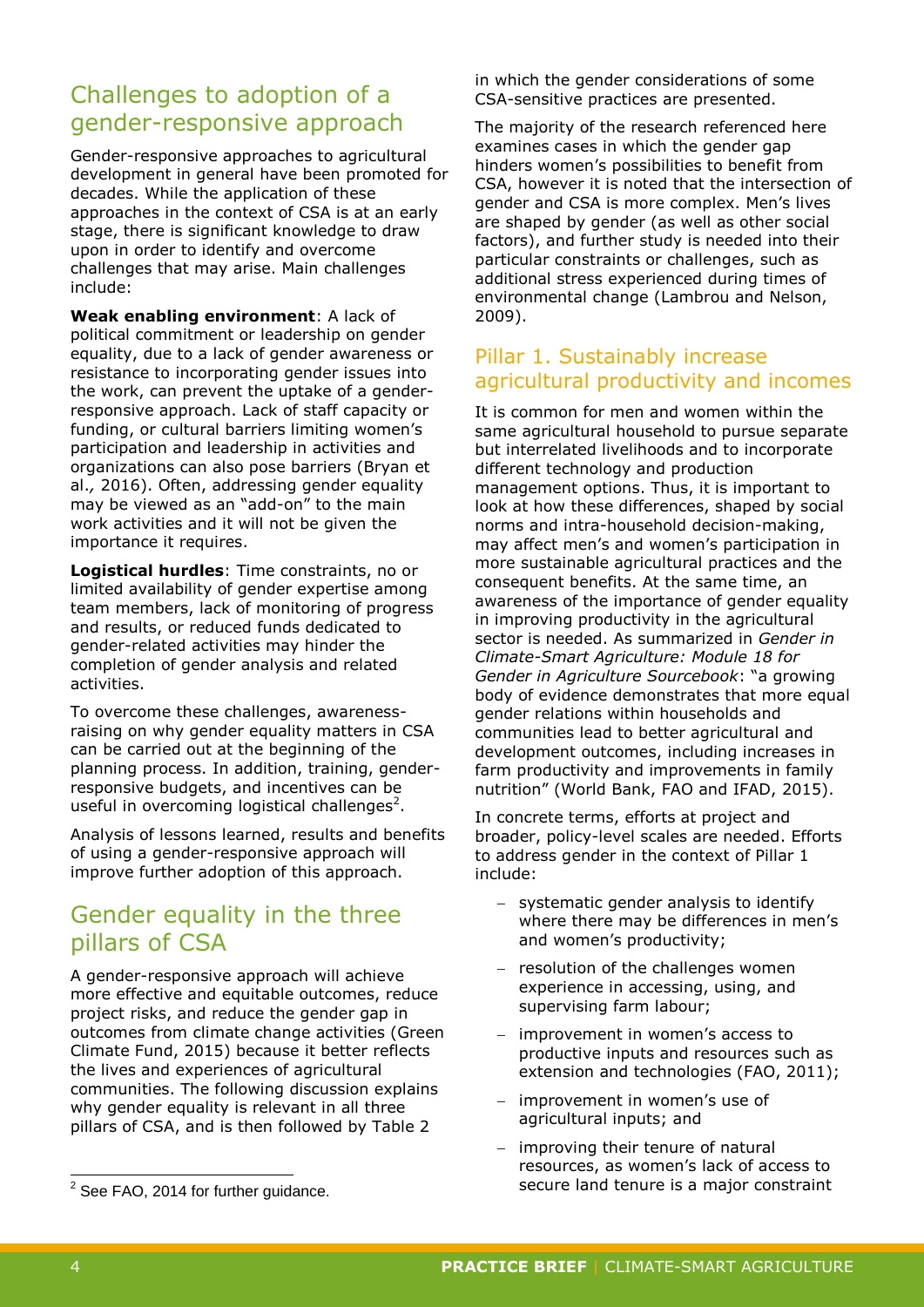on adopting CSA (study from Niger and Malawi in World Bank, FAO and IFAD, 2015; Goldstein and Udry, 2008; and Quisumbing and Kumar, 2014).

A participatory approach that identifies incomegenerating opportunities for women can achieve positive outcomes for the whole family, such as a rangeland rehabilitation project in the Syrian Arab Republic, which increased women's income (IFAD, 2012, as in FAO, 2013).

#### Pillar 2. Adapt to and build resilience to climate change

The impacts of climate change and related adaptive strategies are not gender-neutral because vulnerability is often determined by socio-economic factors, livelihoods, people's capacity and access to knowledge, information, services and support – all of which may differ along lines of gender. In addition, men and women may have different coping strategies. Case studies show that one of the important effects of environmental stress in farming systems is the intensification of women's workloads and decreases in assets of poor households (Jost et al., 2015; Agwu and

Okhimamwe, 2009; Goh, 2012). Meanwhile, men and women are taking up new agricultural practices that are likely to enhance resilience to the effects of climate change (World Bank, FAO and IFAD, 2015).

In some cases, women have less access to climate information, such as weather forecasts through SMS or radio, in comparison to men (Twyman et al., 2014; Tall et al., 2014; FAO, 2013b; Kyazze et al., 2012). However, when women have access to information on CSA, they are often just as likely as men, if not more so, to adopt the practices. In Kenya, the most rapid adoption of drought-resistant crops was among women whose husbands were away and not making the day-to-day decisions (Twyman et al., 2014; Goering, 2015).

Addressing gender inequalities in the context of adaptation and resilience means developing an understanding of the different ways in which distinct socio-economic groups are affected by and are responding to climatic changes. Then, as resilience-enhancing practices and approaches are developed, it is critical that information is made available and accessible to men and women, boys and girls, and that any potential increase in workload is minimized.

| CSA-<br>sensitive                   | Gender<br>impact                                           | <b>Requirements for adoption of practice</b>                           |                                                                               |                                                   |                                                      |                                                        |                                                                  |  |
|-------------------------------------|------------------------------------------------------------|------------------------------------------------------------------------|-------------------------------------------------------------------------------|---------------------------------------------------|------------------------------------------------------|--------------------------------------------------------|------------------------------------------------------------------|--|
| <b>practices</b>                    | <b>Women's</b><br>control of<br>income<br>from<br>practice | <b>Relative</b><br>amount of<br>time until<br>benefits are<br>realized | <b>Potential for</b><br>women to<br>benefit from<br>increased<br>productivity | <b>Female and</b><br>youth labour<br>availability | <b>Female</b><br>access to<br>and control<br>of land | <b>Female</b><br>access to<br>water for<br>agriculture | <b>Female</b><br>access to<br>cash and<br>ability to<br>spend it |  |
| Conservation<br>agriculture         | Low                                                        | High                                                                   | High                                                                          | Low-Medium                                        | High                                                 | Low                                                    | Low                                                              |  |
| Improved<br>home<br>gardens         | High                                                       | Low                                                                    | High                                                                          | High                                              | High                                                 | High                                                   | High                                                             |  |
| On-farm tree<br>planting            | Low                                                        | High                                                                   | Medium                                                                        | High initially;<br>Low later                      | High                                                 | High                                                   | Medium                                                           |  |
| Small-scale<br>irrigation           | Low-Medium                                                 | Low                                                                    | High                                                                          | Medium                                            | High                                                 | High                                                   | Medium                                                           |  |
| Livestock<br>genetic<br>improvement | Low-High                                                   | High                                                                   | High                                                                          | Low-High                                          | Low                                                  | High                                                   | Medium                                                           |  |

Table 2. Potential gender considerations of various CSA-sensitive practices (Source: World Bank, FAO and IFAD, 2015; modified by authors of this brief)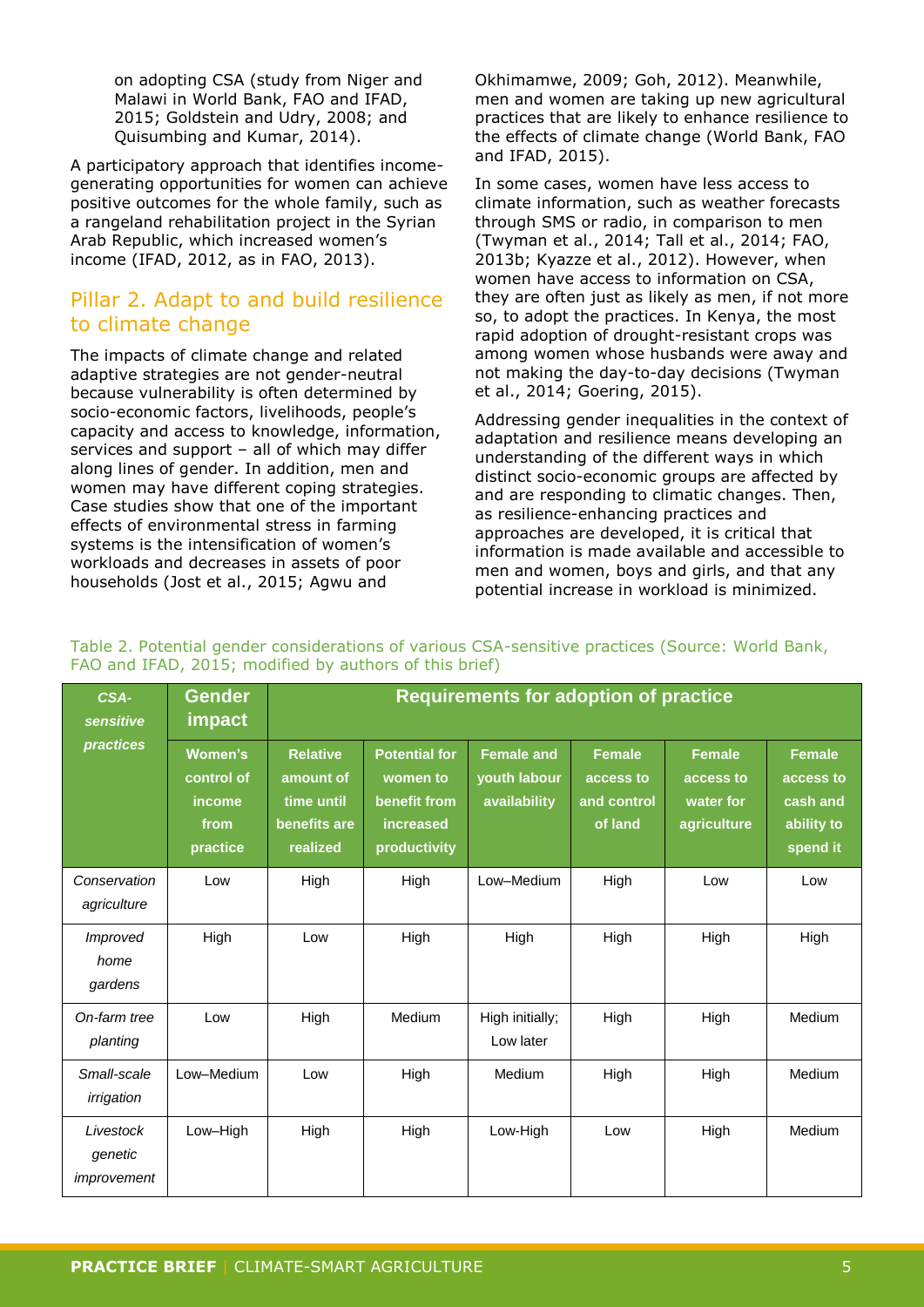#### Pillar 3. Reduce and/or remove greenhouse gas emissions, where possible

According to the definition of climate-smart agriculture, reducing and removing greenhouse gases often comes as a co-benefit of activities enhancing productivity, resilience and/or efficiency and reducing waste and losses along the food chain. The ability to adopt climatesmart agricultural practices that also reduce greenhouse gas emissions appears to be affected by gender inequalities. For example, in sub-Saharan Africa, insecure land tenure, workload, heavy tools, lack of capital and limited farm inputs posed major barriers to the adoption of conservation agriculture and agroforestry (often regarded as climate-smart) by women farmers.

When pursuing practices that contribute to climate change mitigation, it must be acknowledged that women and men are often in different starting positions to take them up. For example, agroforestry may be less accessible or offer fewer incentives to those with weaker tenure rights, and soil and water conservation may be difficult if hiring labour is not possible. On the other hand, some practices, like improved cooking stoves, biomass for energy and biogas, may be more attractive to women for their labour-saving features. Proposed mitigation actions therefore should harness the experiences, expertise, and realities of women and men alike.

# Gender-sensitive indicators of CSA performance

Gender-sensitive indicators of the performance of a particular, CSA-sensitive practice include counts of the numbers of women and men engaged in testing or applying practices; they also measure long-term change. These changes include increased control of productive assets, participation in decision-making, knowledge, changes in behaviour and attitude, awareness, empowerment, and improved economic status and food security and nutrition of women and men. Further, to be able to measure the gender dimensions of a CSA practice's performance, women need to be actively involved in defining indicators and in monitoring implementation and impacts (Huyer et al., 2015).

Examples of gender-sensitive indicators (adapted from Thematic Note 3 of World Bank, FAO and IFAD, 2015):

*Indicator focusing on gender issue within a project:* 

- Number of gender-responsive technologies applicable under a CSA approach, developed by research activities.

Gender-responsive technologies are defined as:

- technologies based on needs and interest of both female and male farmers;
- technologies that reduce time and labour for women farmers, and
- technologies that are accessible and affordable to both men and women.

*Indicators of project outcomes designed to capture information on men and women to analyse the gender-related impacts:*

- Number of farmers who have access to and use (i) weather and climate information services; (ii) price information on a regular basis (disaggregated by sex).
- $-$  Percentage change in crop yield per hectare and year as result of the CSA intervention (disaggregated by male or female-headed households and household members).
- Number of farmers participating in functional associations as a result of the project (disaggregated by sex and by type of association, for example, market cooperative, producer association).
- Farmers who consider themselves betteroff (for example, in terms of livelihood, income, nutrition, wellbeing, social status or empowerment) now than before the CSA intervention (disaggregated by sex). Note: Measurement of this indicator would require direct feedback from farmers via a survey.

# Case studies: Projects that have applied a genderresponsive approach to introducing CSA-sensitive practices

The Conservation Agriculture Scaling Up (CASU) Project, carried out by FAO in Zambia, works with local small-scale farmers to adopt conservation agriculture practices to enhance agricultural productivity and output, while also strengthening the agricultural systems'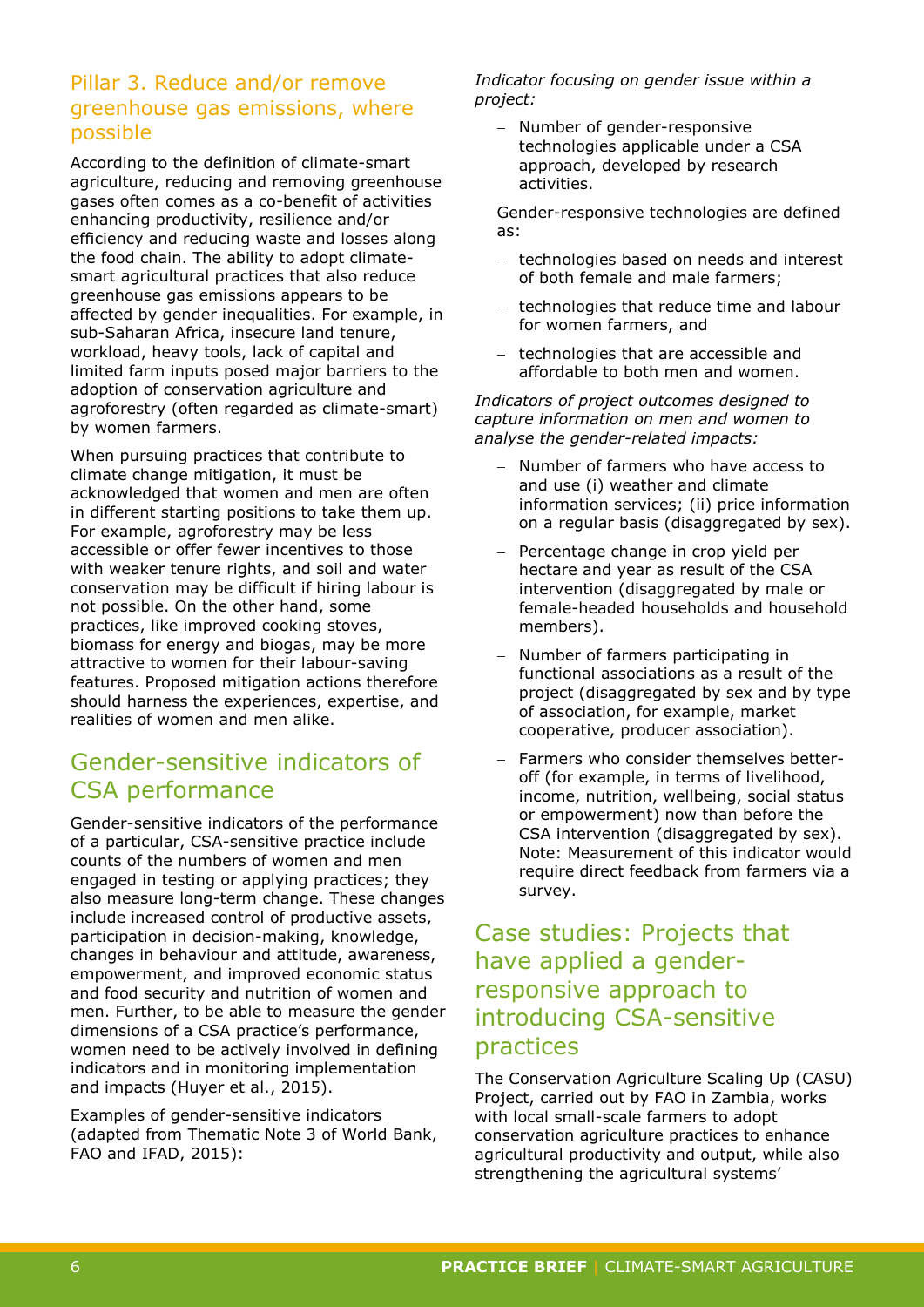resilience, and thus their capacity to adapt to climate change. The project also focuses on addressing the barriers to rural women's socioeconomic empowerment, such as their lack of access to labour-saving technologies and productive resources including credit.

The gender-responsive practices promoted by the project are developed on the basis of collection of sex-disaggregated data, followed by an in-depth gender analysis of men and women farmers' different activities and specific needs. The CASU project will increase knowledge of gender and conservation agriculture through its ongoing sentinel site studies, measuring the effects of conservation agriculture adoption on men and women's timeuse.

CSA-sensitive practices that contribute to reducing greenhouse gas emissions can take place at different parts of the food chain, as a case from Côte d'Ivoire shows. There, food processing, such as fish smoking, is often done by women. Women fish processors used to experience occupational health and safety hazards due to the outdated smoking and drying techniques. Thanks to an improved FTT-Thiaroye fish processing technique, which is safer, reduces the amount of coal and firewood used, reduces the processing time, and improves the quality of the end product, these women have improved their health, livelihoods and capacity to enhance the food security of their families. (World Bank, FAO and IFAD, 2015.)

By reducing the amount of fuel needed, the new technology reduces deforestation and food waste – both contributing to climate change mitigation. At the same time, the FTT-Thiaroye system improves adaptive capacity of the processors, as they are able to use the equipment also during rainy and humid periods and can apply it to a larger variety of fish. (World Bank, FAO and IFAD, 2015.)

CCAFS works with a number of partners including national governments and research institutions to test a range of interventions in Climate-Smart Villages across West Africa, East Africa, South Asia, Latin America, and Southeast Asia. It also collaborates with local farmers, community based organizations, national meteorological institutions and agencies, and private sector stakeholders.

After selecting potential sites, a steering group of community representatives and researchers is set up to identify appropriate CSA options for that village. The community chooses its preferred options through a participatory and

inclusive process, encouraging women and more vulnerable groups to participate. In Kenya's Lower Nyando valley, farmers discovered the value of agroforestry, with alleys of maize, sorghum and other crops sandwiched between rows of multi-purpose trees that stabilize and enrich the soil.

Demand for trees has led to nurseries springing up to supply tree seedlings. These nurseries are becoming an important source of income, particularly for women, who own more than half of the 22 nurseries now thriving in Lower Nyando. Working with farmers to incorporate small livestock such as poultry, sheep and goats into their farms brings additional resilience, income and food security. $3$ 

# **Conclusion**

Climate change demands new approaches to agriculture: farmers', fishers' and foresters' practices will need to change in order to adapt to and mitigate climate change. To make these efforts sustainable it is essential that food, feed and fibre producers see tangible advantages in terms of improved income, livelihoods and reduced costs.

In order to support women's and men's equal uptake of and benefit in site-specific CSA practices, gender analysis as well as equal participation and engagement of women and men are the key actions to be taken at the outset of any CSA intervention. In the longer term, broader changes are needed in order to reduce the constraints women and men may face in terms of accessing resources, services and information.

Beyond CSA practices themselves, the institutions involved in climate change adaptation and mitigation will need to partner with women's community-based organizations to go beyond a focus on agricultural productivity and support income generation, access to savings and loans, nutrition and health services. This could also be a means for tapping into women's potential as effective innovators capable of identifying and designing new technologies – and adapting existing ones – to meet their needs (Huyer et al.*,* 2015; Waters-Bayers et al., 2015). Lastly, more knowledge is needed on how gender roles shape women's and men's lives in engaging with CSA.

-

<sup>3</sup> https://ccafs.cgiar.org/climate-smart-villages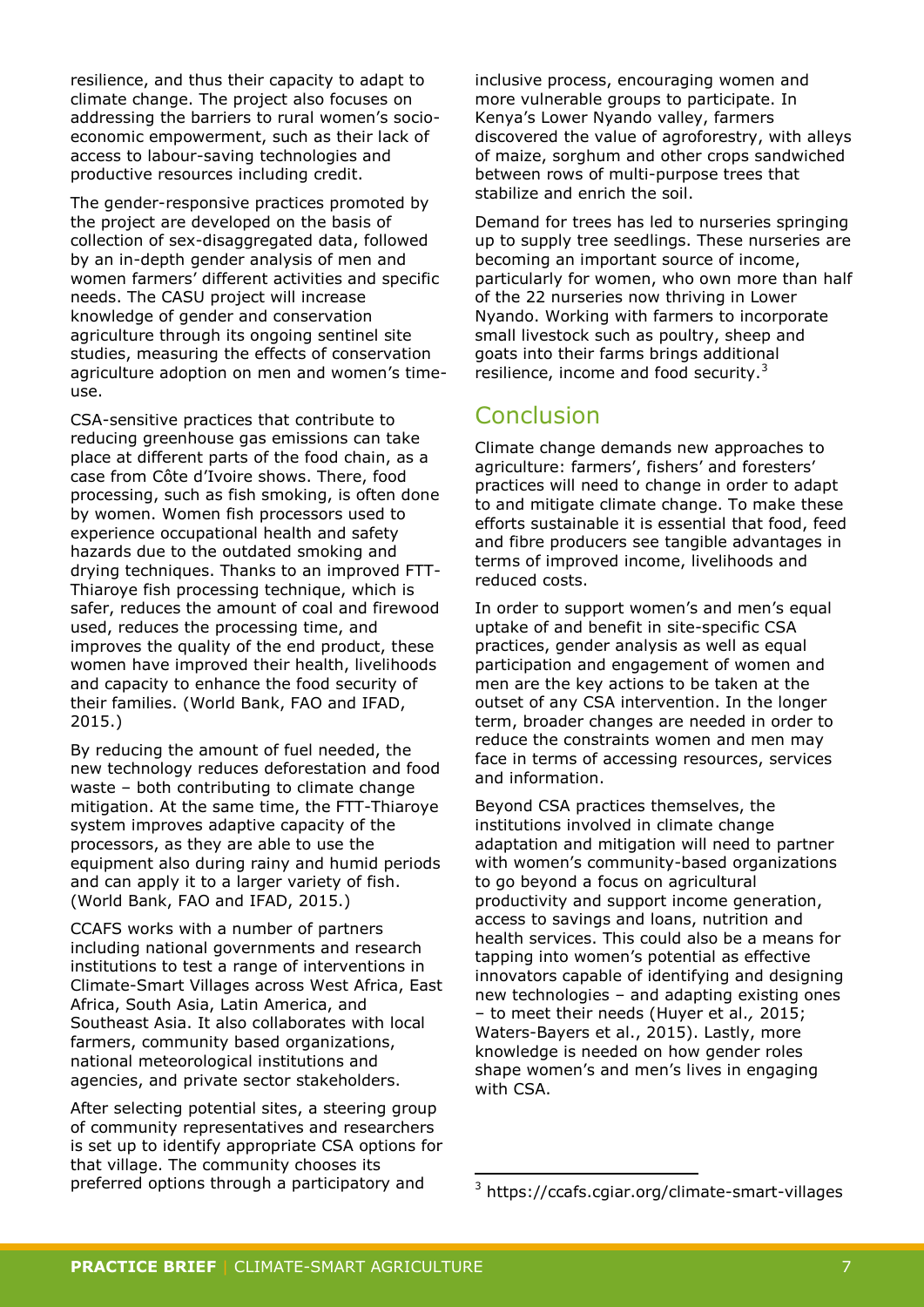# Further reading

Agwu J, Okhimamwe AA. 2009. Gender and Climate Change in Nigeria. Lagos, Nigeria: Heinrich Böll Stiftung (HBS).

Boyd E. 2002. The Noel Kempff project in Bolivia: gender, power and decision making in climate mitigation. *Gender and Development* 10(2).

Bryan E, Bernier Q, Espinal M, Ringler C. 2016. Integrating Gender into Climate Change Adaptation Programs: A Research and Capacity Needs Assessment for Sub-Saharan Africa. CCAFS Working Paper no. 163. Copenhagen, Denmark: CGIAR Research Program on Climate Change, Agriculture and Food Security (CCAFS).

CARE. 2009. Climate Vulnerability and Capacity Analysis Handbook. CARE.

Edmunds D, Sasser J, Wollenberg E. 2013. A gender strategy for pro-poor climate change mitigation. CCAFS Working Paper no. 36. Copenhagen, Denmark: CGIAR Research Program on Climate Change, Agriculture and Food Security (CCAFS).

FAO. 2013. Climate-Smart Agriculture Sourcebook. Rome, Italy: FAO. (Available from http://www.fao.org/docrep/018/i3325e/i3325e00.htm)

FAO. 2011. The State of Food and Agriculture. Rome, Italy: FAO. (Available from

http://www.fao.org/docrep/013/i2050e/i2050e00.htm)

FAO. 2014. Gender and Food and Nutrition Security elearning course. Rome, Italy: FAO. (Available from http://www.fao.org/elearning/#/elc/en/course/FG)

FAO. 2009. Bridging the gap: FAO's Programme for Gender Equality in Agriculture and Rural Development. Rome, Italy: FAO.

FAO and CCAFS. 2012. Training Guide: Gender and Climate Change Research in Agriculture for Rural Development. Rome, Italy: FAO. (Available from http://www.fao.org/docrep/018/i3385e/i3385e.pdf)

Goering L. 2015. From second jobs to new "stinginess", women see climate change differently. Thomas Reuters Foundation. (Available from http://www.trust.org/item/20150709200847 lpmo3/?source=gep) (Accessed on 17 November 2015)

Goh A. 2012. A literature review of the genderdifferentiated impacts of climate change on women's and men's assets and well-being in developing countries. Washington, DC: International Food Policy Research Institute.

Goldstein M, Udry C. 2008. The Profits of Power: Land Rights and Agricultural Investment in Ghana. Princeton, NJ: Yale University.

Green Climate Fund. 2015. Gender Policy. (Available from: https://www.greenclimate.fund/documents/20182/114264/ 1.8\_-\_Gender\_Policy\_and\_Action\_Plan.pdf/f47842bd-b044- 4500-b7ef-099bcf9a6bbe)

Huyer S, Campbell B, Hill C, Vermeulen S. 2016. Gender and Social Inclusion Strategy. Copenhagen, Denmark: CGIAR Research Program on Climate Change, Agriculture and Food Security (CCAFS).

Huyer S, Twyman J, Koningstein M, Ashby J and Vermeulen S. 2015. Supporting women farmers in a changing climate: five policy lessons. CCAFS Policy Brief no. 10.

Copenhagen, Denmark: CGIAR Research Program on Climate Change, Agriculture and Food Security (CCAFS).

International Fund for Agricultural Development (IFAD). 2012. Syrian Arab Republic: thematic study on participatory rangeland management in the Badia. (Available from http://www.ifad.org/pub/pn/badia.pdf)

Jost C, Kyazze F, Naab J, Neelormi S, Kinyangi J, Zougmore R, Aggarwal P, Bhatta G, Chaudhury M, Tapio-Bistrom M-L, Nelson S, Kristjanson P. 2015. Understanding gender dimensions of agriculture and climate change in smallholder farming communities. *Climate and Development* 8(2): 133- 144.

Kyazze FB, Owoyesigire B, Kristjanson P, Chaudhury M. 2012. Using a gender lens to explore farmers' adaptation options in the face of a changing climate: Results of a pilot study in Uganda. CCAFS Working Paper No. 26. Copenhagen: CGIAR Research Program on Climate Change, Agriculture and Food Security

Lambrou Y, Nelson S. 2009. Farmers in a changing climate: Does gender matter? Rome, Italy: FAO.

Lipper L, Thornton P, Campbell B, Baedeker T, Braimoh A, Bwalya M, Caron P, Cattaneo A, Garrity D, Henry K, Hottle R, Jackson L, Jarvis A, Kossam F, Mann W, McCarthy N, Meybeck A, Neufeldt H, Remington T, Sen PT, Sessa R, Shula R, Tibu A, Torquebiau EF. 2014. Climate-smart agriculture for food security. *Nature Climate Change 4*: 1068-1072.

Moser C. 1993. *Gender and Development Planning*. Theory, practice & training. London, UK: Routledge. (Available from http://www.polsci.chula.ac.th/pitch/urbansea12/moser1993 .pdf)

Quisumbing AR, Kumar N. 2014. Land rights knowledge and conservation in rural Ethiopia: Mind the gender gap (No. 1386). Washington, DC: International Food Policy Research Institute (IFPRI).

Roncoli C. 2006. Ethnographic and participatory approaches to research on farmers' responses to climate predictions. *Climate Research* 33, 81–99.

Tall A, Kristjanson P, Chaudhury M, Mckune S. 2014. Who gets the information? Gender, power and equity considerations in the design of climate services for farmers. Copenhagen, Denmark: CGIAR Climate Change, Agriculture and Food Security Programme.

Twyman J, Green M, Bernier Q, Kristjanson P, Russo S, Tall A, Ampaire E, Nyasimi M, Mango J, McKune S, Mwongera C, and Ndourba, Y. 2014. Adaptation Actions in Africa: Evidence that Gender Matters. CCAFS Working Paper no. 83. Copenhagen, Denmark: CGIAR Research Program on Climate Change, Agriculture and Food Security (CCAFS).

Vermeulen SJ. 2015. Closing the gender gap in climatesmart agriculture. CCAFS Info Note. Copenhagen, Denmark: CGIAR Research Program on Climate Change, Agriculture and Food Security (CCAFS).

Waters-Bayer A, Kristjanson P, Wettasinha C, van Veldhuizen L, Quiroga G, Swaans K, Douthwaite B. 2015. Exploring the impact of farmer-led research supported by civil society organisations. *Agriculture & Food Security* 4(4).

World Bank, FAO & IFAD. 2015. Gender in climate-smart agriculture: module 18 for gender in agriculture sourcebook. Agriculture global practice. Washington, D.C.: World Bank Group.